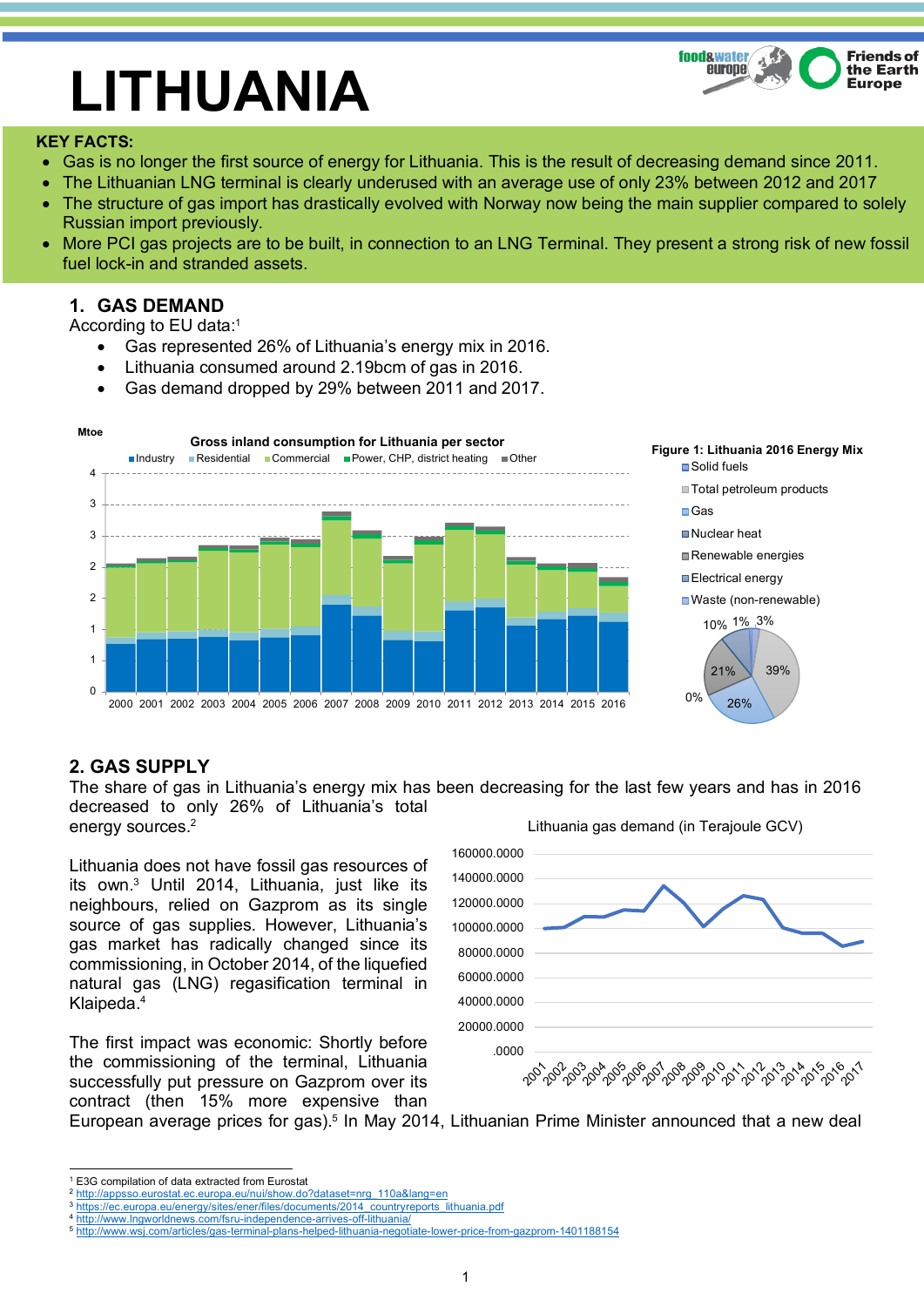signed between the country's leading utility Lietuvos Dujos and Gazprom led to a price fall of "*at least by 20 per cent*".6

In August 2014 Lithuania signed with Norway's Statoil to solidify a five-year LNG supply deal preliminary valued at 2.5 billion to 3 billion litas (€725-870 million). It commits Statoil to deliver 540mcm of gas each year to the Klaipeda LNG terminal.<sup>7</sup> This new deal had its first significant impacts in 2016: Lithuania cut its imports from Russia by 63.2% in the first quarter, and again year on year. A year after the contract was signed the structure of gas imports for Lithuania drastically changed with now more than 60% of gas demand being supplemented by Norway (see figure 2).

While Lithuania's national gas supply company continues to buy gas from Gazprom, most of Lithuania's major gas importers purchased gas supplies from Statoil for 2016. <sup>8</sup> In 2017, Lithuania signed the first deal to import fracked U.S. gas.<sup>9</sup>

However, despite these apparent economic successes, the new LNG terminal hasn't (yet) led to any significant change in the amount of gas consumed in the country. With an average use of only 23% in the Klaipeda terminal, it has not fulfilled the promises made by its promoters. <sup>10</sup> Running at only 80% capacity, the terminal could cover the gas use of the entire Baltic region.<sup>11</sup> The situation in Lithuania changed in 2017: Gazprom experimented with supplying gas to the country (and other Baltic states) by short-term tender, as an alternative or supplement to its long-term contracts, following a successful auction.<sup>12</sup> In autumn 2018, Gazprom launched a permanent Electronic Sales Platform (ESP) to sell gas to European clients on a short-term basis in various delivery points. While the auctions were one-off events, the ESP is intended as a framework for the ongoing monthly sale and delivery of Gazprom-produced gas and the Oxford Institutes for Energy Studies now deems the ESP as a viable source of spot gas purchases.<sup>13</sup>



## Figure 3: Lithuania Gas Infrastructure

### **3. GAS INFRASTRUCTURE**

Until 2014, all the gas consumed in Lithuania was imported from Russia via a single pipeline from Belarus. Following the Security of Gas Supply EU Regulation,<sup>14</sup> Lithuania stores its security reserves (37mcm) in the Inčukalns underground gas storage facility in Latvia.15

The Lithuanian gas network is connected to the Belarusian, Latvian and Russian Federation (Kaliningrad) gas systems (see figure 3). In 2013, the Latvian-Lithuanian interconnection enhancement was successfully finalised by increasing the cross-border bi-directional capacity to more than 2.2bcm/y.<sup>16</sup>

 <sup>6</sup> https://www.ft.com/content/2b6f3ef0-dab2-11e3-9a27-00144feabdc0

<sup>7</sup> http://www.euractiv.com/section/energy/news/lithuania-breaks-gazprom-s-monopoly-by-signing-first-lng-deal/

<sup>8</sup> http://www.naturalgasworld.com/lithuania-estonia-cut-russian-imports-29680

http://www.reuters.com/article/us-lithuania-lng-idUSKBN19H14M 10 Food&Water Europe calculation based on data from ALSI: https://alsi.gie.eu/ - /

<sup>11</sup> https://financialobserver.eu/baltics/lithuania-gets-its-own-lng-terminal-and-new-rules-for-energy-market/

<sup>12</sup> http://www.naturalgaseurope.com/gazprom-launches-baltic-gas-tender-28437

http://www.naturalgaseurope.com/lithuanian-bidders-eye-gazprom-gas-auction-experts-take-differs-28601 http://www.naturalgaseurope.com/lithuanian-intelligence-gazprom-continues-shady-games-in-lithuanian-gas-market-28959

<sup>13</sup> https://www.oxfordenergy.org/wpcms/wp-content/uploads/2019/07/Gazproms-Gas-Sales-via-its-Electronic-Sales-Platform-ESP-52.pdf?v=7516fd43adaa

<sup>&</sup>lt;sup>14</sup> EU Regulation No. 994/2010<br><sup>15</sup> https://ec.europa.eu/energy/si lationary/files/documents/2014\_countryreports

<sup>16</sup> https://ec.europa.eu/energy/sites/ener/files/documents/2014\_countryreports\_lithuania.pdf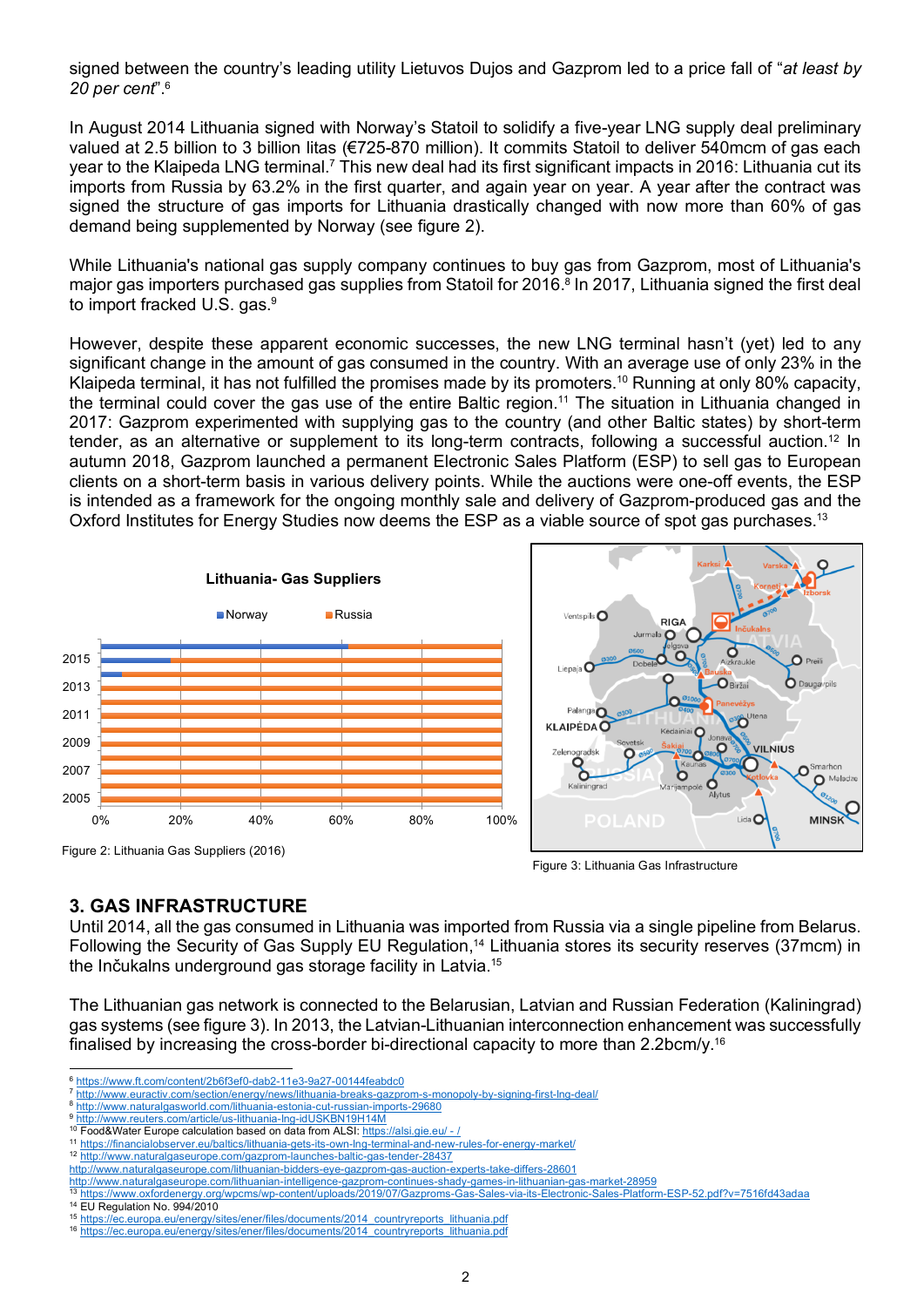It is however the construction of the import **LNG terminal Klaipeda** which radically changed the landscape of the country's energy market, even if its impact on the BEMIP region, regularly touted by its promoters, is not as big as one might expect since the utilisation rate of the terminal is quite low and a big share of the capacity is booked not by an energy company but a fertilizer producer, Achema. <sup>17</sup> It is also Achema which uses the largest share of gas in Lithuania and pays the biggest part of the LNG terminal's maintenance fees.18 With its ability to import 4bcm/y of gas, Lithuania benefits from an infrastructure which can supply almost twice the amount of gas it consumes each year. The EU Commission approved State Aid for the terminal in 2018, a decision Achema wanted to challenge<sup>19</sup>, but without success.<sup>20</sup> While the terminal is currently being leased from Hoeg LNG, in 2018 the Lithuanian government approved of the terminals acquisition after 2024. 21

Despite the already very important gas import capacity brought by the Klaipeda there have been on-going plans to extend the Klaipeda terminal with the acquisition by the Klaipeda promoter of an FSRU terminal that would add 4bcm/ year of regasification for Lithuania, the Baltic region and Finland. However, during a number of meetings with the Commission, the Finnish Ministry stated repeatedly that it does not see the need for any further LNG project in the Baltics.

**Two other important projects** were **associated to the Klaipeda terminal**, in order to connect the terminal to the other Baltic countries (see orange lines on figure 4):

- The **Klaipeda-Kursenai Gas Transmission Pipeline**: a 111km pipeline, with a 3.7bcm/y transport capacity, meant to **connect the LNG terminal to the Baltic gas market**. <sup>22</sup> The construction was completed in October 2015 (€60 million, with €27.6 million coming from EU funds).<sup>23,24</sup>
- The further **enhancement of Latvia-Lithuania interconnection** (construction of pipelines Riga-Jelgava and Jelgava-Lithuanian border) to double the current capacity to reach 4.4bcm/y is planned and has been granted PCI status.<sup>25</sup>

A third important project which involves Lithuania also received PCI status and would connect this time the **Lithuanian gas market to Poland: The GIPL (Gas Interconnector Poland – Lithuania)**. It would consist in a 534km bidirectional pipeline with capacity of 2.4bcm/y in the direction  $PL \rightarrow LT$ , and up to 1.7bcm/y in the direction LT  $\rightarrow$  PL.<sup>26</sup> Project promoters aimed to complete the construction in December 2019.27 however they started in March 2018 and the finalisation was postponed to summer 2021 which was originally when the pipeline should have been commissioned. All in all, the project received over €10 million of EU financial support and might receive even more.<sup>28</sup>



These projects however raise important Figure 4: Proposed Gas Infrastructure in Lithuaniaquestions and problems: The

**competitiveness of imported LNG remains to be proven, especially compared to cheap gas coming** 

<sup>17</sup> https://www.lngworldnews.com/lithuania-achema-books-additional-lng-terminal-capacity/?utm\_source=emark&utm\_medium=email&utm\_campaign=daily-updatelng-world-news-2019-06-07&uid=52896

https://www.baltictimes.com/lithuania\_s\_achema\_turns\_to\_cjeu\_over\_lng\_terminal\_s\_maintenance\_costs/

<sup>19</sup> https://www.baltictimes.com/lithuania\_s\_achema\_turns\_to\_cjeu\_over\_lng\_terminal\_s\_maintenance\_costs/<br>20 https://on.delfi.tt/business/achema-loses-eu-court-case-over-state-aid-for-klaineda-lng-terminal\_d?id=82233661

<sup>20</sup> https://en.delfi.lt/business/achema-loses-eu-court-case-over-state-aid-for-klaipeda-lng-terminal.d?id=82

<sup>21</sup> https://www.lngworldnews.com/lithuanian-parliament-approves-fsru-acquisition/ 22 https://ec.europa.eu/inea/sites/inea/files/fiche\_8.2.3-0001-lt-p-m-14\_final.pdf

<sup>23</sup> http://www.baltic-course.com/eng/energy/?doc=111255

<sup>24</sup> https://ec.europa.eu/inea/en/connecting-europe-facility/cef-energy/projects-by-country/lithuania/8.2.3%E2%80%930001-lt-p-m-14

<sup>25</sup> https://circabc.europa.eu/ui/group/3ba59f7e-2e01-46d0-9683-a72b39b6decf/library/cc16bb46-608d-4edc-8d5c-7ed90cfa4926/details

<sup>26</sup> https://www.epsog.lt/en/projects/gipl-gas-interconnection-between-poland-and-lithuania<br>27 https://ec.europa.eu/inea/en/pews-events/pewsroom/first-gas-interconnector-poland-%

<sup>27</sup> https://ec.europa.eu/inea/en/news-events/newsroom/first-gas-interconnector-poland-%E2%80%93-lithuania-ends-energy-isolation-baltic-states

<sup>28</sup> https://ec.europa.eu/inea/en/connecting-europe-facility/cef-energy/8.5-0045-ltpl-s-m-14